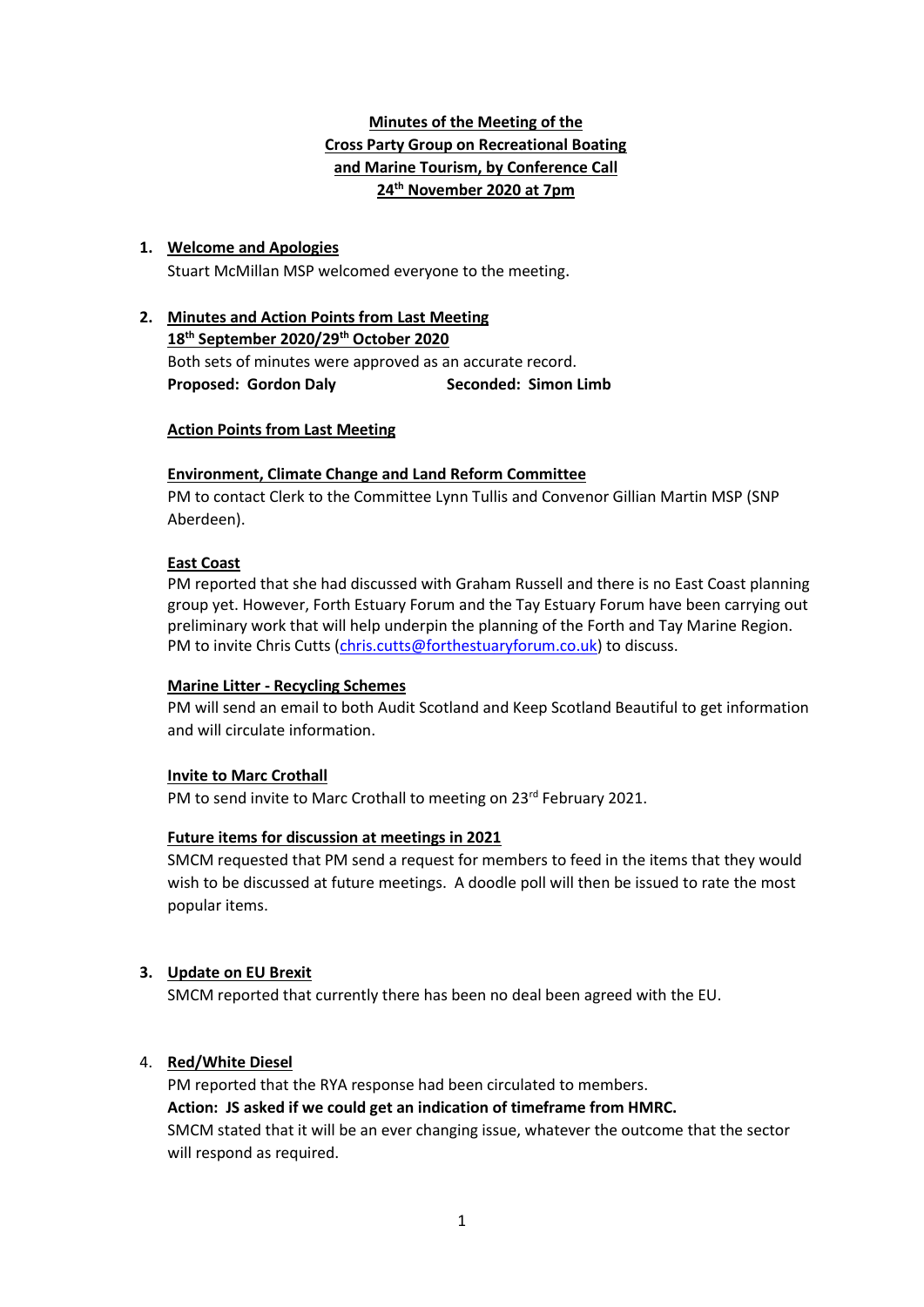#### **5. Marine Tourism Strategy Update**

JS outlined his presentation.

JS stated that they are looking for expressions of interest to a commitment to help inform the process**. Action: JS requested that CPG members fed back comments to him and Aileen Monk.**

ML stated that once we have decided the main topics with partners there will be a number of different routes. SL emphasised that it should not be a top- down instruction. GP asked what input and skill set were they seeking. JS stated that they have developed a commitment template that they would work through with the organisation and would test it out to ascertain that if it is user friendly. JS stated that we are seeking to help organisations and small businesses and clubs to articulate and shape their contribution. **Action: GP to discuss the Partnership Pack further with JS.**

SMCM asked about the economic and social effects of COVID 19 and what has been planned and proposed in future and asked for thoughts on how it will play out and whether there had been any asks to get help and support from politicians. JS stated that they had decided not to launch 6 months ago and have taken the time to reflect to see the strategy was fit for purpose. There has been partnership working with the Scottish Tourism Emergency Response (STERG) and across various channels e.g. Carbon/Marketing that is a positive move forward for these organisations.

The partnerships will offer the back-bone of support and support each other. Internal communications and passage of information and will also provide Job opportunities/Product opportunities and we are at the beginning of that journey. SMCM stated that the story telling and jobs opportunities will be crucial in years ahead and partnerships in small and rural communities will be very important.

SL stated that we are seeing on the ground accelerated change due to ongoing situation with change of use/patterns/focus on leisure time becoming major focal points. The purchase of second- hand boat sales, holiday cottages/self centre led tourism/brokerages. The Vaccine/Brexit solution will bring significant leisure opportunities in 2022.

SMCM stated that as of next summer there will be various vaccines however there may be a resistance for travel abroad and should encourage staycations. Emma Harper MSP stated that YOCW 2021 will provide a support mechanism to support marine tourism.

AR stated that there is research sitting on Visit Scotland website on self contained/ safe holdings. We will be facing travel restrictions and require to be careful in remote rural areas and be careful in what is presented in a recovery programme. We also require to talk to the Destination Management Organisations and Harbour Authorities and continue to "Respect the destination".

Josie Saunders stated that the opportunity is there and James Stuart and a number of organisations are seeing the opportunities through the Marine Tourism Strategy.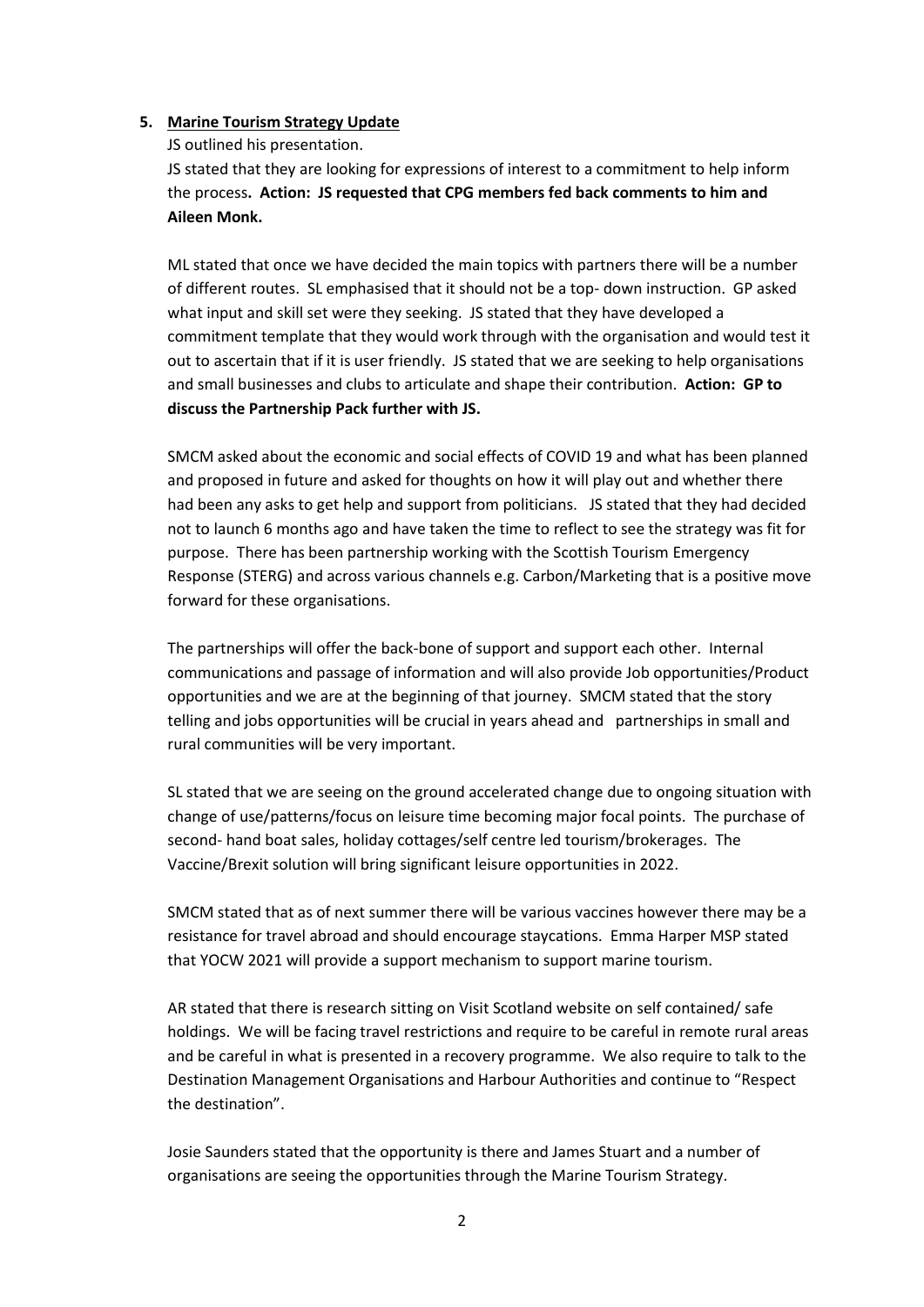In communications – the partnership opportunities were great in the first Tourism Strategy. The Partnership Plan gives us the opportunity to use it as a promotional tool and the sum of parts will make this connectivity and open up discussions for the group.

### **6. Impact of Coronavirus (open discussion and sharing)**

GD reported that Seagull Trust Cruises had 25,000 passengers on canal with 10 boats and this reduced to zero at present. The crew are getting older and have not had practice this year and have not been able to do any fundraising. The whole fleet has been laid up, the insurance bill is less but there are still other bills to pay. It has impacted on the operation greatly. When they open again there will be reluctance for people to come out of care homes and old crew members and hospital patients. Even although we have vaccines the virus won't have gone away.

SMCM asked GD if he had approached local MSP/MP re any assistance that would be available. GD stated that they are on a sound financial footing. It is more the passenger/crew not knowing what to expect and there will require to be a training programme.

SMCM suggested widening the passenger base as there will be many that won't want to take part it may be an opportunity to bring in new passengers and customers. GD explained that their ethos is free canal cruising for those with special needs but the definition is very broad. The insurers state that because that it their ethos then there has to be that focus.

SK informed GD about the "Adapt and Thrive" Programme where applications for funding can be made to increase the customer base to cover children and young people. GD confirmed that it had been discussed. Myles Farnbank reported that there are schools who are in certain demographics can apply for funding, enhance the number of children , free school meals. GD explained that the schools do not see this as their role.

## **7. Stranraer Watersports Association Feasibility Study – plans for a Water Sports Activity, Training and Regatta Centre in Stranraer**

David Davies provided a presentation and there then followed an opportunity for questions.

SMCM thanked the team for their very informative and interesting presentation and wished him well with the project.

SMCM asked if the videos were available on their website. **Action: David Davies stated that they are not on the website but they would now be posted up.**

Clair McFarlan offered the support and assistance of Solway Firth Partnership with communications and social media. SWSA thanked them and stated that they would be in contact. Ros Surtees, Councillor for Stranraer added her support to this and stated that it would be an excellent opportunity to put Stranraer on the map. Emma Harper MSP commended their work and stated that it crosses many ministerial portfolios. SL stated that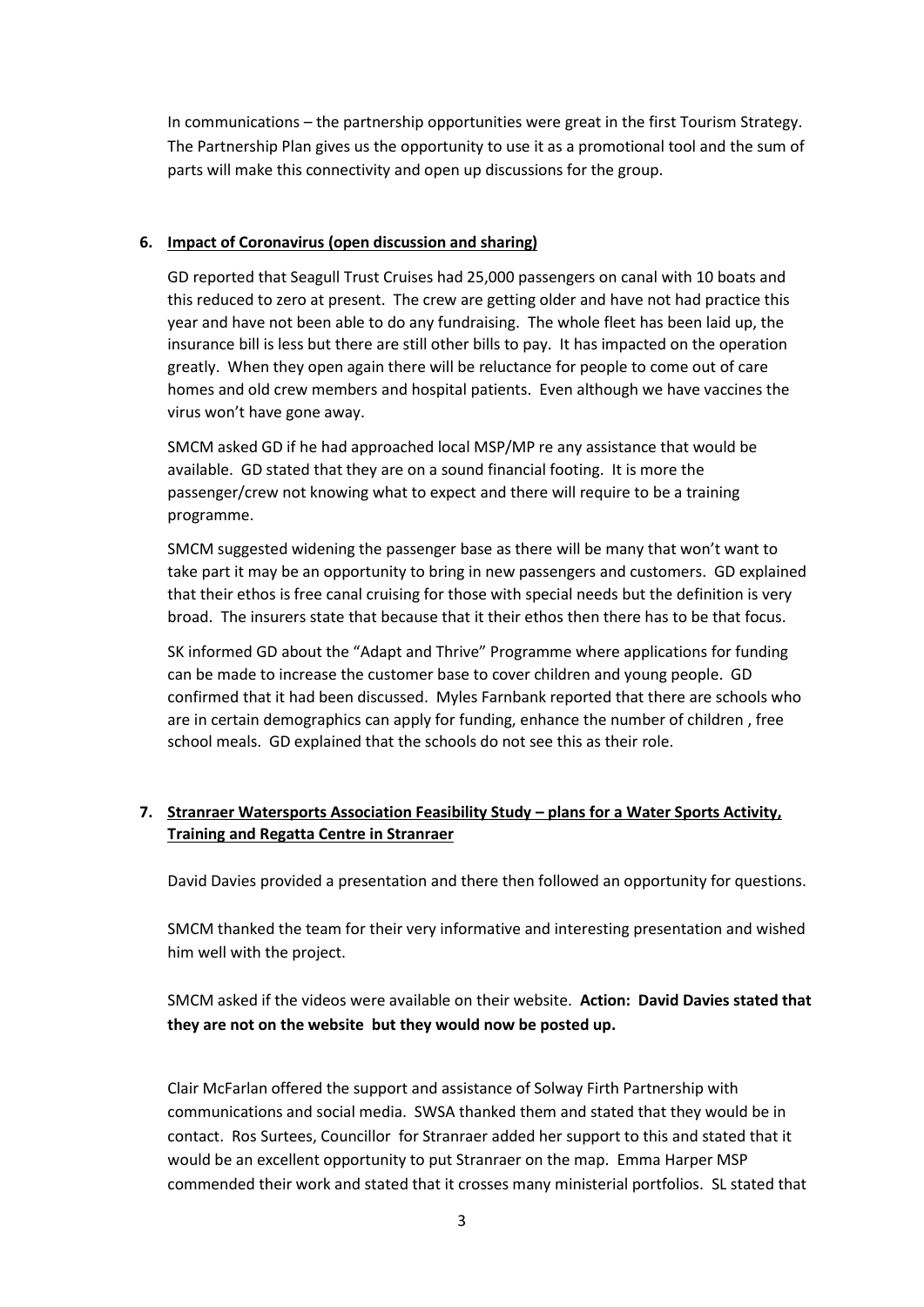modern watersports will engage with local community and looking beyond there is a real role for schools to play.

SMCM suggested having a sponsored event in the Parliament inviting MSPs to look at this as an opportunity to help promote Stranraer as a location. Emma Harper MSP also suggested having an Oysters and Gin event. Emma Harper MSP asked what the next steps were. Wendi Cuffe stated that they are working with colleges and schools to get young people involved in different areas such as event admin, boat building etc. The "Get Wet Programme" will give them an idea of the type of activities they want to get involved in. The Business Case has support from Dumfries and Galloway Council to take business case forward, they are working for funding to be released and engagement will feed into this. They will be looking to procure funding "Active Beach" and then put in infrastructure that is accessible. The capital will then allow them to start building and align with the local authority for the marina expansion.

They will also deliver the "Get Wet" programme in 2021. Rowing is one of the activities that will be included and they will be looking to build lighter boats and keep the momentum going, this will all be dependant on what the COVID-19 situation is at that time. DD stated that they are getting funding to get professional coaches in place. Scottish Canals offered to help with the media.

Annabel Lawrence provided an overview of the "Snorkel Challenge" and suggested that this might be suitable for this type of activity. WC stated that this would be absolutely the type of suitable activity and that they are keen to learn from other people and are keen to work with organisations. GR suggested that trailer sailing boats would be good to be used in this area too.

### **Action: Contact details for Annabel Lawrence to be passed to Wendi Cuffe.**

SMCM thanked them very much and wished the Stranraer Watersports Association every success.

### **8. AOCB/Future Business**

#### **New Marina - Ramsey, Isle of Man**

SMCM reported about the new marina in Ramsey, Isle of Man who had sought support from him and wanted to make everyone aware should further information come through.

### **Ayrshire Growth Deal**

ML gave his congratulations to North Ayrshire Council for securing £25m investment towards tourism in the Clyde.

#### **Sail Scotland – Joint Declaration**

AR reported that a joint declaration has been signed between Sail Scotland, VisitScotland and Wild Scotland. Information available on the link below: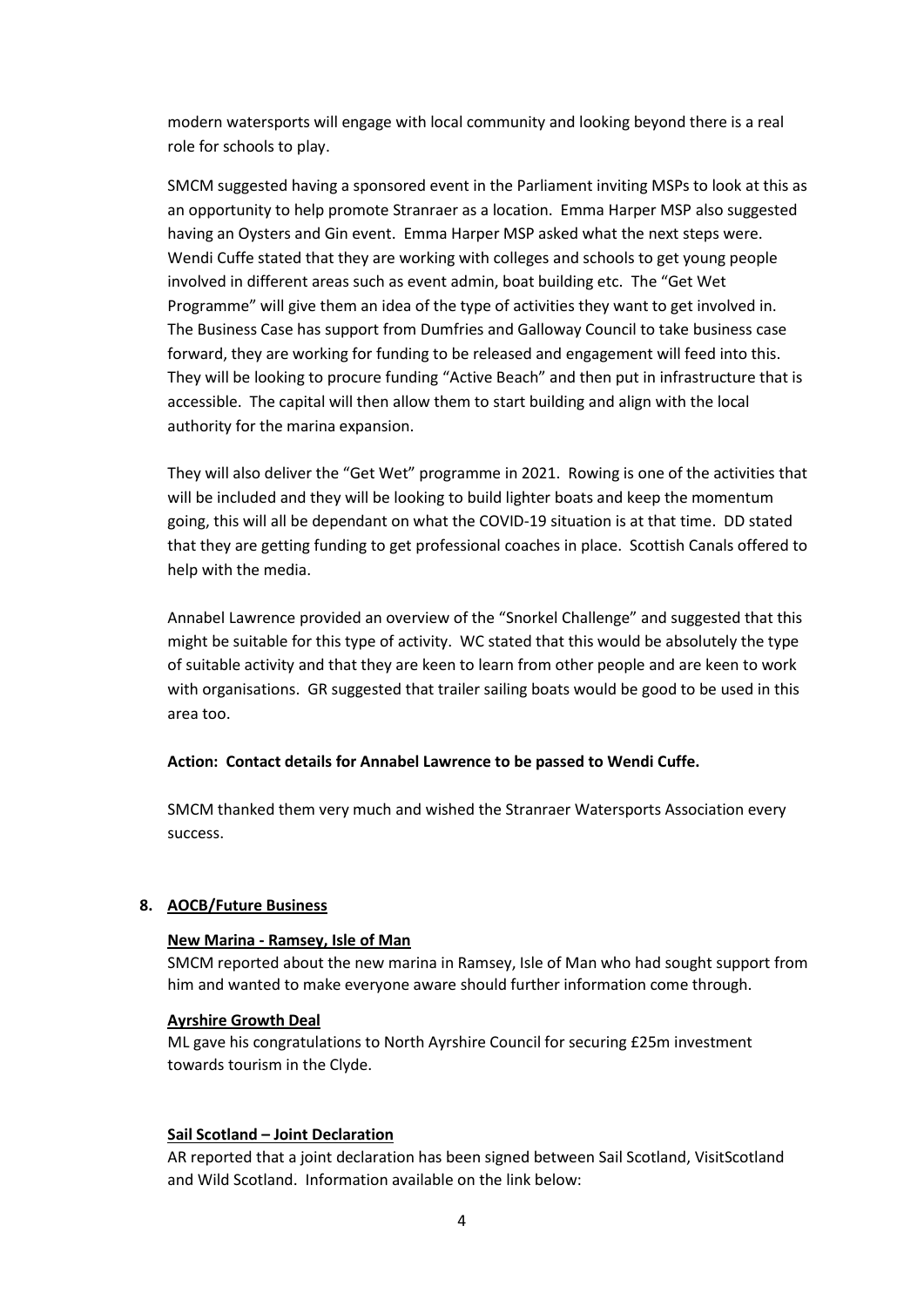[www.sailscotland.org.uk/news/posts/2020/sail-scotland-tourism-declares.](http://www.sailscotland.org.uk/news/posts/2020/sail-scotland-tourism-declares) This was declared as part of Adventure Tourism Week. It falls under the Green Blue banner. It is a world- wide initiative. VisitScotland is the first to make the declaration and it is embedded in the tourism industry. It is a very good development with sailing in Scotland when taking to market. The Sail Scotland Board were keen to deliver and take across business networks and take it down into business activities. There has been good traction and positive action. In the next 12 months an action plan will be devised and they will be working with other partners.

**Ronnie Rusack** – Josie Saunders informed the group that Ronnie Rusack sadly passed away today. The CPG gave recognition to Ronnie Rusack for the huge role he played in inland waterways. SMCM asked that JS pass on the CPG's condolences to his family.

### **Date of Next Meeting: Tuesday 23rd February 2021 at 6pm.**

Thanks were given for all contributions and the meeting closed with vote of thanks to Chair.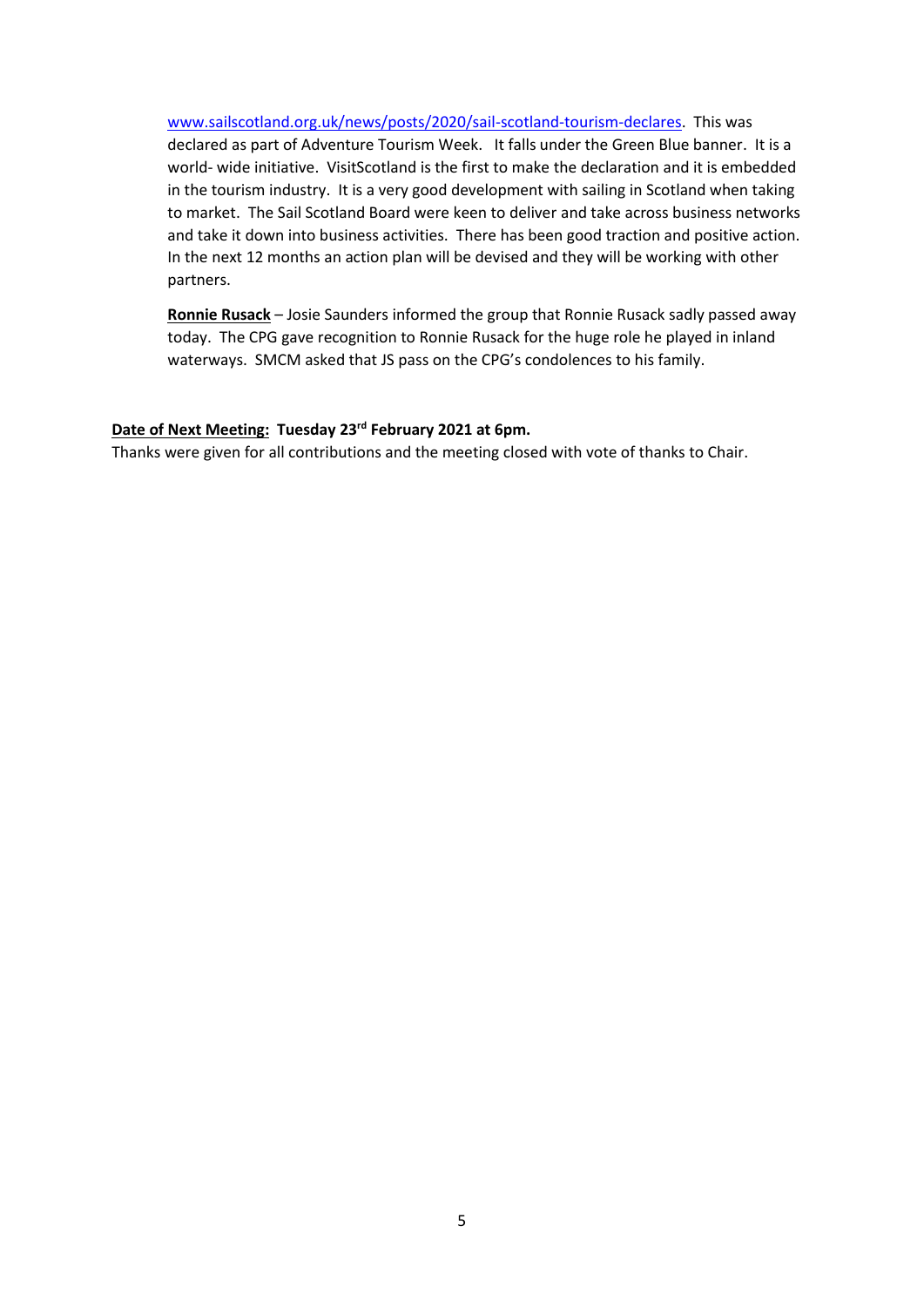### **APPENDIX 1 – ACTIONS**

| 1. | <b>Environment, Climate Change and Land</b><br><b>Reform Committee</b><br>PM to contact Clerk to the Committee Lynn<br>Tullis and Convenor Gillian Martin MSP (SNP<br>Aberdeen.                                                                                                          | <b>SB</b><br><b>SMCM</b> | 18/9/20<br>18/9/20 |         |
|----|------------------------------------------------------------------------------------------------------------------------------------------------------------------------------------------------------------------------------------------------------------------------------------------|--------------------------|--------------------|---------|
| 2. | <b>East Coast</b><br>Forth Estuary Forum and the Tay Estuary Forum<br>have been carrying out preliminary work that<br>will help underpin the planning of the Forth and<br>Tay Marine Region.<br>Invite to be sent to Chris Cutts<br>(chris.cutts@forthestuaryforum.co.uk) to<br>discuss. | PM                       |                    | Ongoing |
| 3. | <b>Marine Litter</b><br>Recycling Schemes - PM to send an email to<br>both Audit Scotland and Keep Scotland<br>Beautiful to get information and will circulate<br>information.                                                                                                           | PM                       |                    | Ongoing |
| 4. | <b>Red/White Diesel</b><br>Obtain an indication of timeframe from HMRC<br>in relation to RYA response.                                                                                                                                                                                   | PM                       |                    |         |
| 5. | <b>Report for Parliament</b><br>This will be drafted for the Parliamentary end of<br>session in 2021.                                                                                                                                                                                    | SMCM                     | 18/9/20            | Ongoing |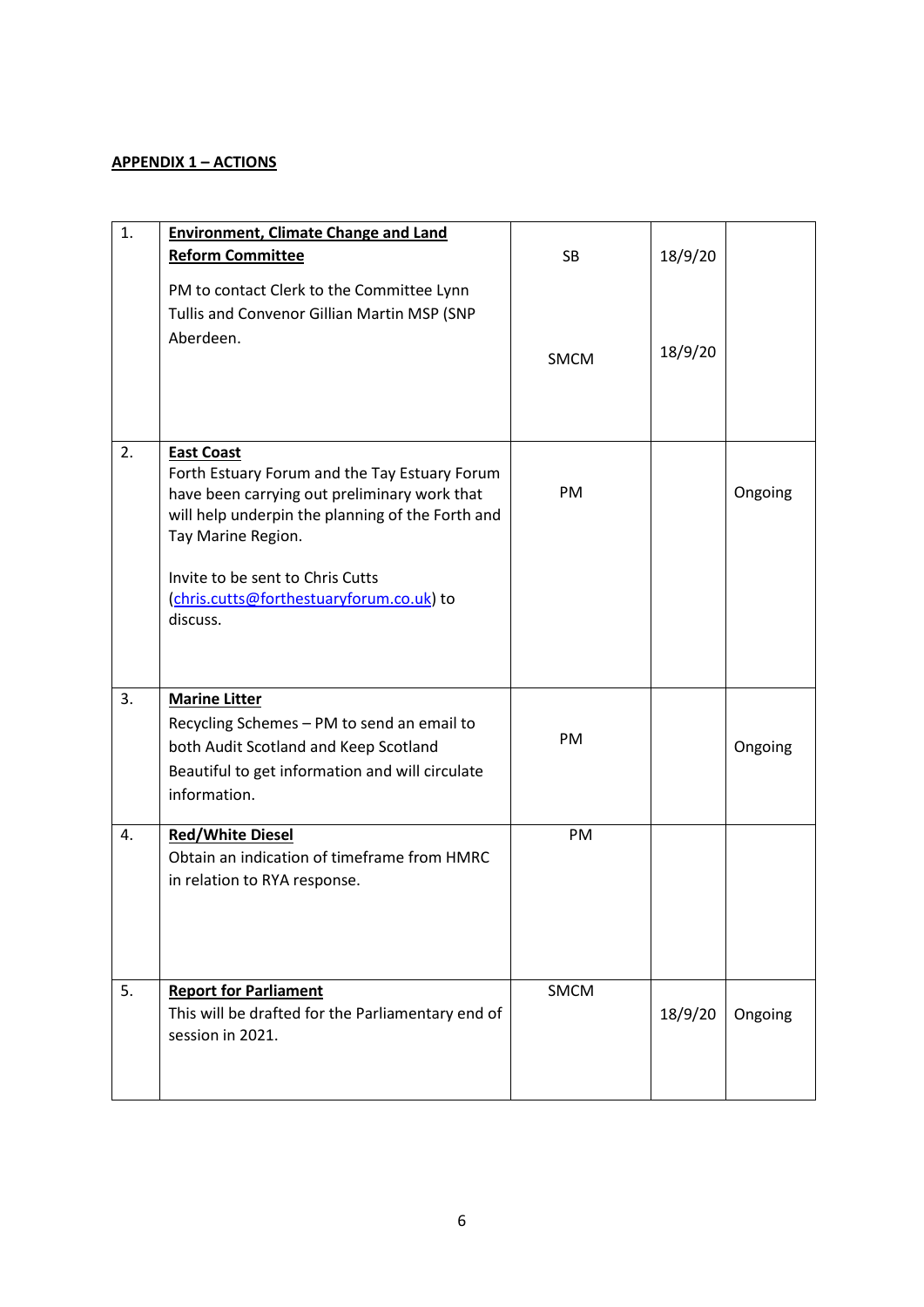| 6. |           | <b>Future Meetings</b>                                                                                                                                                                                           |           |                                          |
|----|-----------|------------------------------------------------------------------------------------------------------------------------------------------------------------------------------------------------------------------|-----------|------------------------------------------|
|    | $\bullet$ | Marc Crothall to be invited to provide<br>detail on the National Tourism Strategy                                                                                                                                | PM        | To be<br>invited to<br>Feb 21<br>meeting |
|    |           | Investigate the possibility of having a<br>joint meeting with Cross Party Group<br>on Sport                                                                                                                      | PM        | Ongoing                                  |
|    |           | Launch of the Marine Tourism<br>Partnership Charter and invite Cabinet<br>Secretary followed by reception when<br>this will allow.                                                                               | M Latimer | Ongoing                                  |
|    |           | SMCM requested that PM send a<br>request for members to feed in the<br>items that they would wish to be<br>discussed at future meetings. A doodle<br>poll will then be issued to rate the most<br>popular items. | PM        | Ongoing                                  |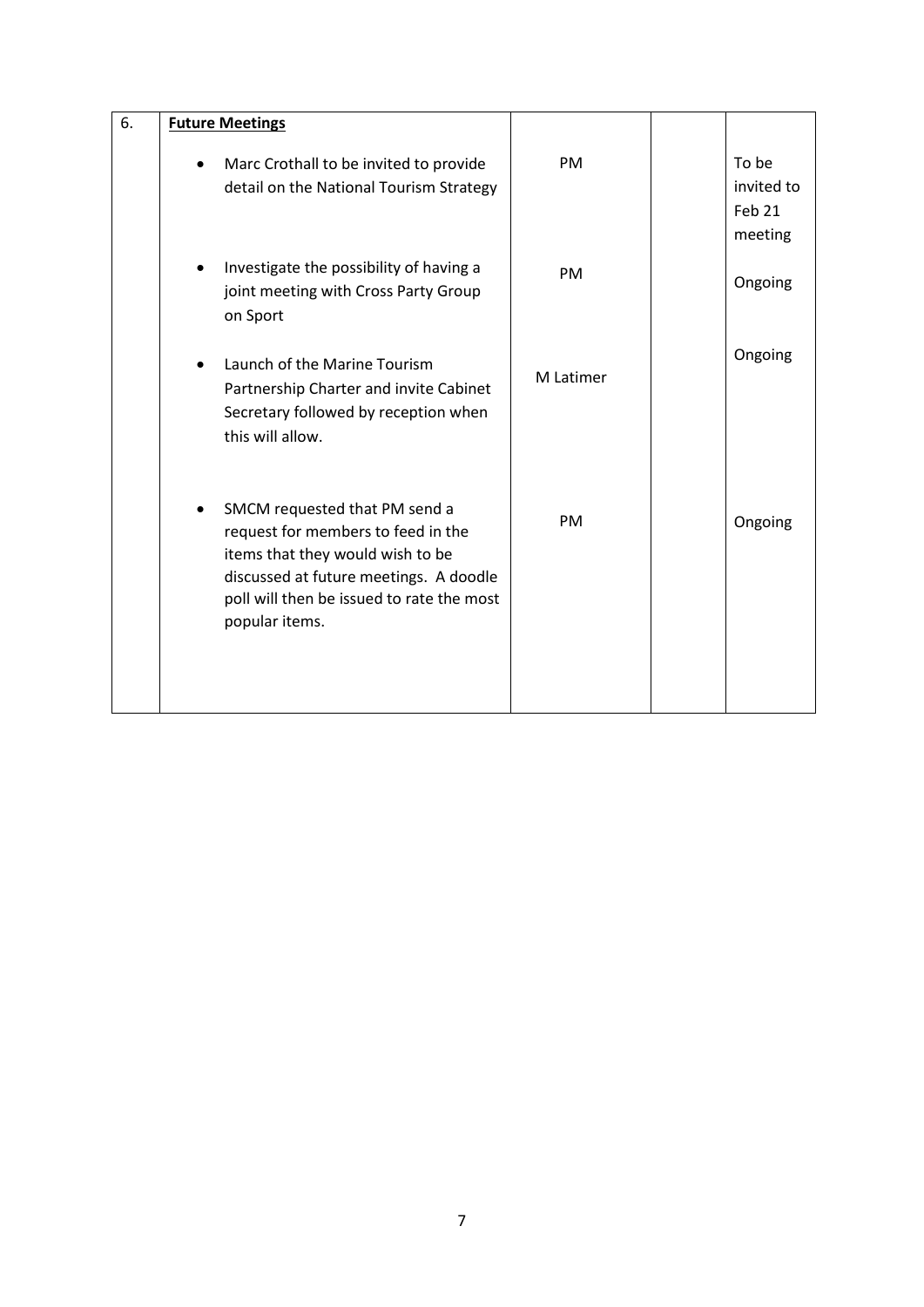# **APPENDIX 2 ATTENDANCE**

|     | <b>Name</b>                | Organisation                                                    |
|-----|----------------------------|-----------------------------------------------------------------|
| 1.  | <b>Stuart McMillan MSP</b> | Convenor                                                        |
| 2.  | Emma Harper MSP            |                                                                 |
| 3.  | <b>Pauline McGrow</b>      | RYA Scotland, Secretariat                                       |
| 4.  | <b>Andrew Rendle</b>       | <b>Scottish Coastal Rowing Association</b>                      |
| 5.  | Jonathan Mosse             | RYA Scotland/Inland Waterways Association                       |
| 6.  | <b>Graham Russell</b>      | <b>RYA Scotland</b>                                             |
| 7.  | Carlene McAvoy             | <b>Water Safety Scotland</b>                                    |
| 8.  | Sarah Kennedy              | Fort William and Shoreline Community<br><b>Interest Company</b> |
| 9.  | <b>David Davies</b>        | <b>Stranraer Watersports Association</b>                        |
| 10. | James Stuart               | <b>British Marine Scotland</b>                                  |
| 11. | Harry Harbottle            | <b>Stranraer Watersports Association</b>                        |
| 12. | Wendi Cuffe                | <b>Stranraer Watersports Association</b>                        |
| 13. | <b>Steven Dampney</b>      | <b>Stranraer Watersports Association</b>                        |
| 14. | Athena Carnaghan           | <b>Stranraer Watersports Association</b>                        |
| 15. | <b>Myles Farnbank</b>      | Scottish Adventure Activities Forum                             |
| 16. | Martin Latimer             | <b>British Marine Scotland</b>                                  |
| 17. | Annabel Lawrence           | University of Highlands and Islands                             |
| 18. | Simon Limb                 | <b>British Marine Scotland</b>                                  |
| 19. | <b>Michael Avril</b>       | <b>Water Safety Scotland</b>                                    |
| 20. | <b>Stuart Smith</b>        | <b>Scottish Canoe Association</b>                               |
| 21. | <b>Elid Ormiston</b>       | <b>West Highland College</b>                                    |
| 22. | Clair McFarlan             | Solway Firth Partnership                                        |